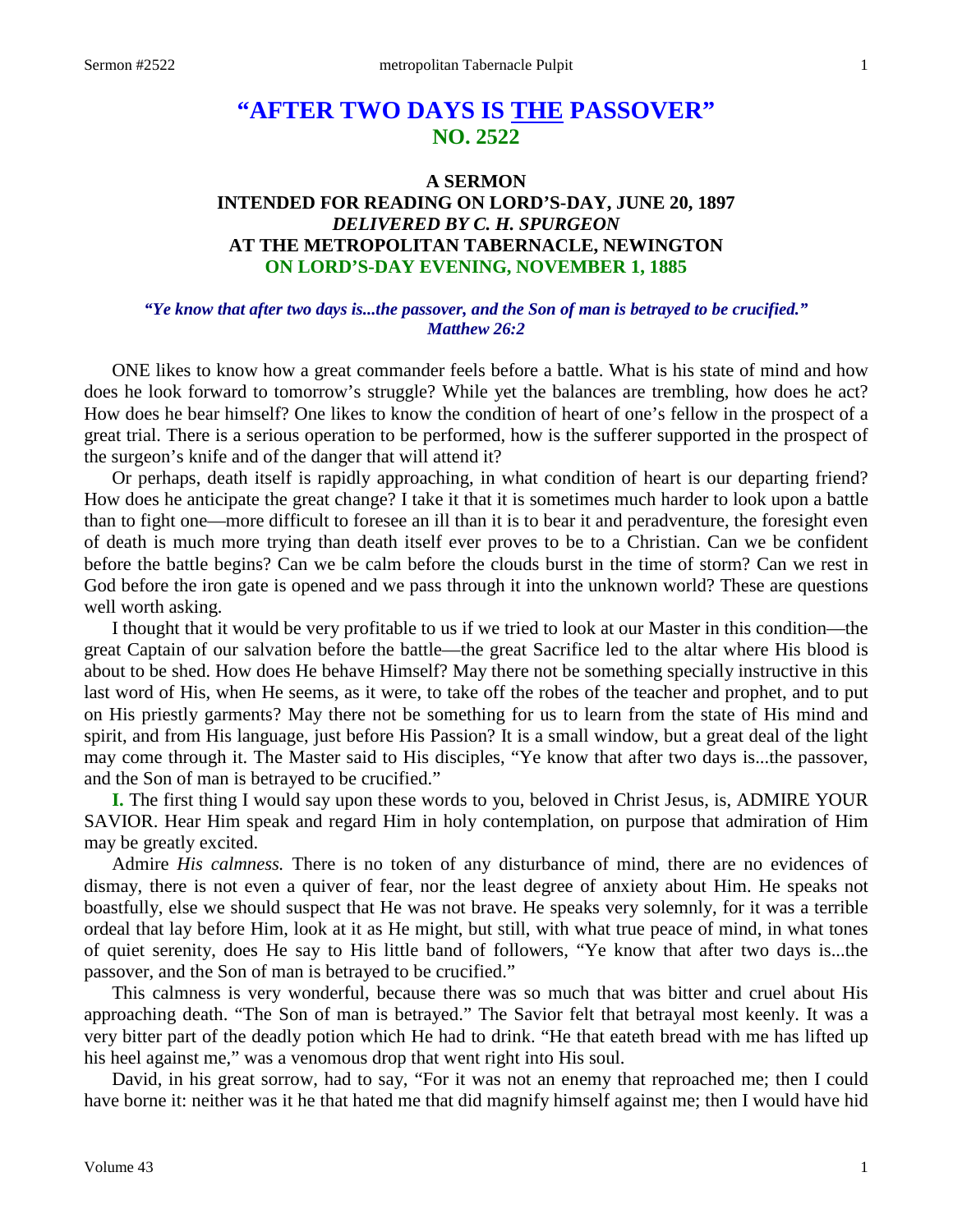myself from him; but it was thou, a man my equal, my guide, and my acquaintance. We took sweet counsel together, and walked into the house of God in company."

And it was a very, very, very bitter thing to Christ to be betrayed by Judas, yet He talks of it calmly and speaks of it when it was not absolutely necessary, one would think, to mention that incidental circumstance. He might have said, "In two days I shall be crucified," but He said, "In two days the Son of man is betrayed to be crucified."

Do not forget, also, the extraordinary bitterness that is concentrated in that word, "crucified." Somehow, we have become used to the cross, and the glory which surrounds our Lord has taken away from our minds much of the shame which is and should always be associated with the gibbet. The cross was the hangman's gibbet of those days, it implied all the shame that the gallows could imply with us today, and more, for a freeman may be hanged, but crucifixion was a death reserved for slaves.

Nor was it merely the shame of crucifixion, but it was the great pain of it. It was an exquisitely cruel death, in which the body was tormented for a considerable length of time to the very highest degree, and the nails passing through the flesh just where the nerves are most plentiful, and tearing and rending through those parts of the body by the weight which had to be sustained on hands and feet, caused torture of a kind which I will not attempt to describe.

Beside that, remember, veiled beneath the words, "to be crucified," lay our Savior's inward and spiritual crucifixion, for His Father's forsaking of Him was the essence, the extreme gall of the bitterness that He endured. He meant that He had to die upon the accursed tree, deserted even by His Father. Yet He talked of it, truly and with all solemnity, but yet without the slightest trace of trembling. "Ye know," said He to His disciples, "that in two days is...the passover, and the Son of man is betrayed to be crucified."

Admire, then, the calm, brave heart of your divine Lord, conscious—far more conscious than you and I can be—of what was meant by being betrayed and being crucified, cognizant of every pang that should ever come upon Him—the bloody sweat, the scourge, the thorn-crown, the fevered thirst, the tongue cleaving to the roof of His mouth, and all the dust of death that would surround and choke Him, yet He speaks of it as though it were no more an unusual event than the passover itself. "Ye know that after two days is...the passover, and the Son of man is betrayed to be crucified."

I want you to admire, next, your Savior's *strong resolve,* His resolute purpose to go through all this suffering that He might effect our redemption. If He had willed it, He might have paused, He might have gone back, He might have given up the enterprise. You know how the flesh, in sight of all that pain and grief, cried, "If it be possible, let this cup pass from me," but here we see, before the Passion came, that strong and firm and brave resolve which, when the Passion did come, would not, could not, and did not flinch or hesitate, much less turn back.

He could sweat great drops of blood, but He could not give up the work He came to do. He could bow His head to death, but He could not, and would not, cease to love His people whom He loved so much as to end His life for their sakes upon the accursed tree. Here are no regrets and no faltering. Our Lord speaks as you and I would speak of something about which our mind is quite made up, concerning which there is no room for argument or debate. "Ye know that after two days is...the passover, and the Son of man is betrayed to be crucified."

If He had said, "After two years," I could understand something of His purpose concerning an event that was so distant, but within two days to be betrayed, within forty-eight hours to be betrayed for crucifixion, and yet to talk of it so, O my Lord, truly Your love for us is strong as death, Your jealousy o'ercomes even the grave itself!

Admire Him, then, dear friends. Let your inmost heart adore and love Him. But I want you to also notice *how absorbed He was in His approaching betrayal and death.* That truth comes out in the words of our text, "Ye know that after two days is...the passover, and the Son of man is betrayed to be crucified." Ah, dear Lord, You did speak the truth! They did know it and yet You did speak to them with loving partiality, for they did not really know it. They did not as yet understand that their Master must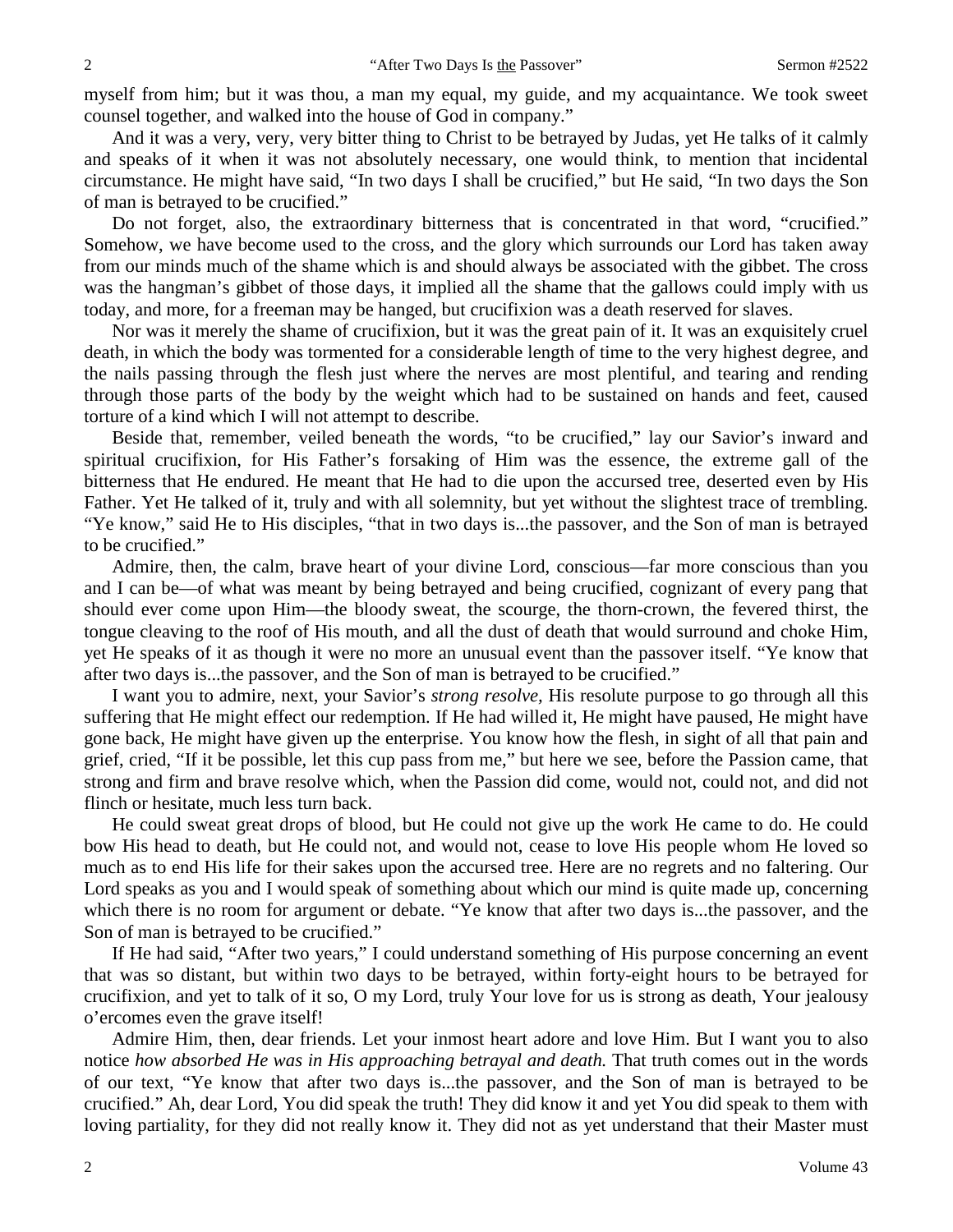Ah, but He had! He had and you know, it is the way of men who have realized a great truth to talk to others as if it were as real to them as to themselves. You remember how the spouse asks the watchmen of the city, "Saw ye him whom my soul loveth?" She does not tell them any name, but she talks of her Beloved as if there were no other "him" in all the world. And the Lord here so well knew and was so wholly absorbed in the great work before Him, that He said to these forgetful, these ignorant disciples, "Ye know that after two days is...the passover, and the Son of man is betrayed to be crucified."

Why, they had only a little while before walked with Him through the streets of Jerusalem! The people had strewn the road with their garments and with branches of palm trees. Scarcely had the sound of their hosannas died away out of the disciples' ears, yet Jesus says to them, "Ye know that after two days is...the passover, and the Son of man is betrayed to be crucified; you have not forgotten that, have you?"

Ah, but they had! They were still dreaming of an earthly sovereignty, and He was dreaming of nothing, but sternly, solemnly setting His face like a flint to go to prison and to death for their redemption, and for yours, and for mine, sacredly resolved to go through with it, and even "straitened" till His baptism of blood should be accomplished, and He should be immersed in unknown deeps of grief and suffering.

Having all His thought taken up with that subject, our Lord therefore talked to His disciples as if they were taken up with it, too. This is the language of One who is altogether absorbed with this gigantic enterprise which He has made to be the very summit of His ambition, though He knows that it will involve Him in shame and death. Admire Him, brothers and sisters, that He should be so taken up with the passion of winning souls as to forget everything else, and have this only upon His mind, and upon His lips, "After two days is...the passover, and the Son of man is betrayed to be crucified."

I cannot help adding one other thing in which I admire the Savior and that is, *how wise He was to tell His disciples this*! You see, all He cared for was their good. He was not mentioning His suffering that He might ask for their sympathy. There is no trace of His crying, like Job, "Have pity upon me, have pity upon me, O ye my friends; for the hand of God hath touched me." No, our Lord told His disciples this for their sakes.

First, that they might not be surprised when it came to pass, as though some strange thing had happened to them—that when He was betrayed and crucified, it might not be quite so dire a blighting of all their hopes since He had prepared them for it beforehand. And moreover, it was intended to strengthen them when they should come into the trial, so that they could say, "It is all just as He told us it would be. How true He is! He told us about this sorrow beforehand and therefore, if He spoke the truth, then, we will believe that all the rest that He said is also true. And did He not say that He would rise again from the dead? Then, depend upon it, He will do so. He died when He said He would die and He will rise again when He said He would rise again."

This saying of our Lord was well and wisely uttered, that the crucifixion should not come upon them as a thing unknown to Him, but that when they were in the midst of the trial, they should remember that He told them all about it and so they would be comforted.

I ask you, then, dear friends, to think with reverent affection of this calm speech of your divine Master, this resolved and determined utterance, this all-absorbing thought of His concerning the purchase of His people by His blood, and this generous wisdom of His in making it all known beforehand to those who were around about Him and who truly loved Him. I do not want to turn from that thought until you have felt in your own heart this intense admiration of your Lord.

**II.** But, secondly, I want to take your thoughts a little way—not from the text—but from that particular line of meditation and to ask you, now, to CONSIDER YOUR SACRIFICE.

The Master says, "Ye know that after two days is...the passover, and the Son of man is betrayed to be crucified." I cannot help reading it like this, "Ye know that after two days is THE passover. All the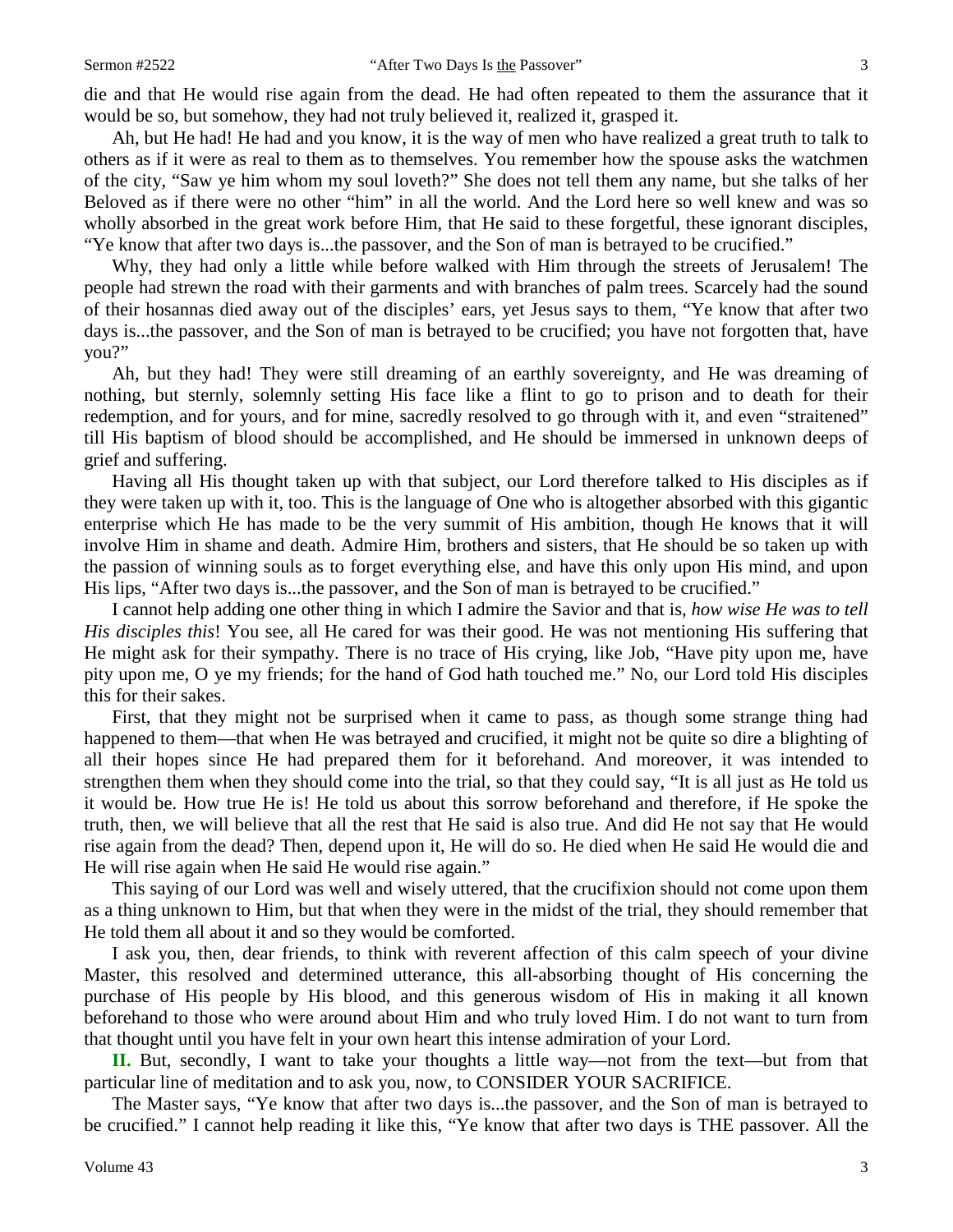other passovers have been passovers only in name, passovers in type, passovers in emblem, passovers foreshadowing *the* passover. But after two days is the real Passover, and the Son of man is betrayed to be crucified." At any rate, I want you to notice how true it is that our Lord Jesus Christ is our Passover, "Christ our Passover is sacrificed for us." What the paschal lamb was to Israel in Egypt, that the Lord Jesus Christ is to us. Let us think of that for a few minutes. Put the passover and the cross together, for indeed they are one.

And first, *here is a lamb*. Was there another man who ever lived who was so worthy to be called a lamb, as was Jesus Christ? I have never heard or read of any character that so fully realizes what must be meant by "the Lamb of God." Other men have been like lambs, but there is a touch of the tiger about us all at times. There was none about Him. He was the Lamb of all lambs—the Lamb of God—the most lamb-like of all men who ever lived or died, for there was no trace of anything about Him that was contrary to tenderness, and love, and gentleness. There were other qualities, of course, but none that were contrary to these. There were some that were as necessary to a complete character as even gentleness was, and He failed in nothing. But still, if you only view Him from that one side of His gentleness, there was none so worthy to be called a Lamb as He.

The lamb of the passover, however, *had to be perfect*. It must be without spot or blemish. And where can you find the likes of Jesus for spotlessness and perfection in every respect? There is nothing in Him redundant. There is nothing in Him deficient. The character of the Christ is absolutely perfect, insomuch that His very enemies, who have denied His Deity, have been charmed with His humanity, and those who have even tried to undermine His teaching, have, nevertheless, reverently bowed before His example. He is the Lamb of God "without blemish and without spot."

The paschal lamb also *had to be slain*. You know how Christ was slain. There is no need to dwell upon the sufferings and death of our Well-beloved. The lamb *had to be roasted with fire.* That was the method by which it was prepared and truly, Christ our Passover was roasted with fire. Through what fiery sufferings, through what consuming grief did He pass! There was nothing about Him that was sodden at all with water, but every bit of Him was roasted with the fire of human hatred, and also with the divine and righteous ire of the thrice-holy God.

You remember, too, that in the paschal lamb not *a bone was to be broken.* Our Lord stood in imminent jeopardy of having His bones broken, for with iron bars the Roman soldiers went to break the legs of the three crucified persons, that they might die the more quickly. But John tells us, "When they came to Jesus, and saw that he was dead already, they broke not His legs: but one of the soldiers with a spear pierced his side, and forthwith came there out blood and water. And he that saw it bares record, and his record is true: and he knoweth that he saith true, that ye might believe. For those things were done that the Scripture should be fulfilled, a bone of him shall not be broken." And again another Scripture says, "They shall look on him whom they pierced." In all this is Christ our true Paschal Lamb.

But you know, dear friends, that the chief point about the paschal lamb lay in *the sprinkling of the blood.* The blood of the lamb was caught in a basin, and then the father of the family took a bunch of hyssop, dipped it in the blood, and struck the lintel and the two side posts of the house outside the door. Then, when the destroying angel flew through the land of Egypt to smite the first-born of men and of cattle, from the first-born of Pharaoh that was on the throne to the first-born of one that was in the dungeon, he passed by every house that was sprinkled with the blood. And these are the Lord's memorable words concerning that ordinance, "When I see the blood, I will pass over you."

God's sight of the blood was the reason for His passing over His people and not smiting them. And you know, beloved, that the reason why God does not smite you on account of sin is that He sees the sprinkled blood of Jesus under which you are sheltering. That blood is sprinkled upon you, and as God sees it, He knows that expiation has been made, the substitutionary sacrifice has been slain and He passes you by. Thus is Christ, the true Passover, accepted in your stead, and you are saved through Him.

Remember, too, that the paschal lamb *furnished food for a supper.* It was both a security and a feast for the people. The whole family stood round the table that night and ate of the roasted lamb. With bitter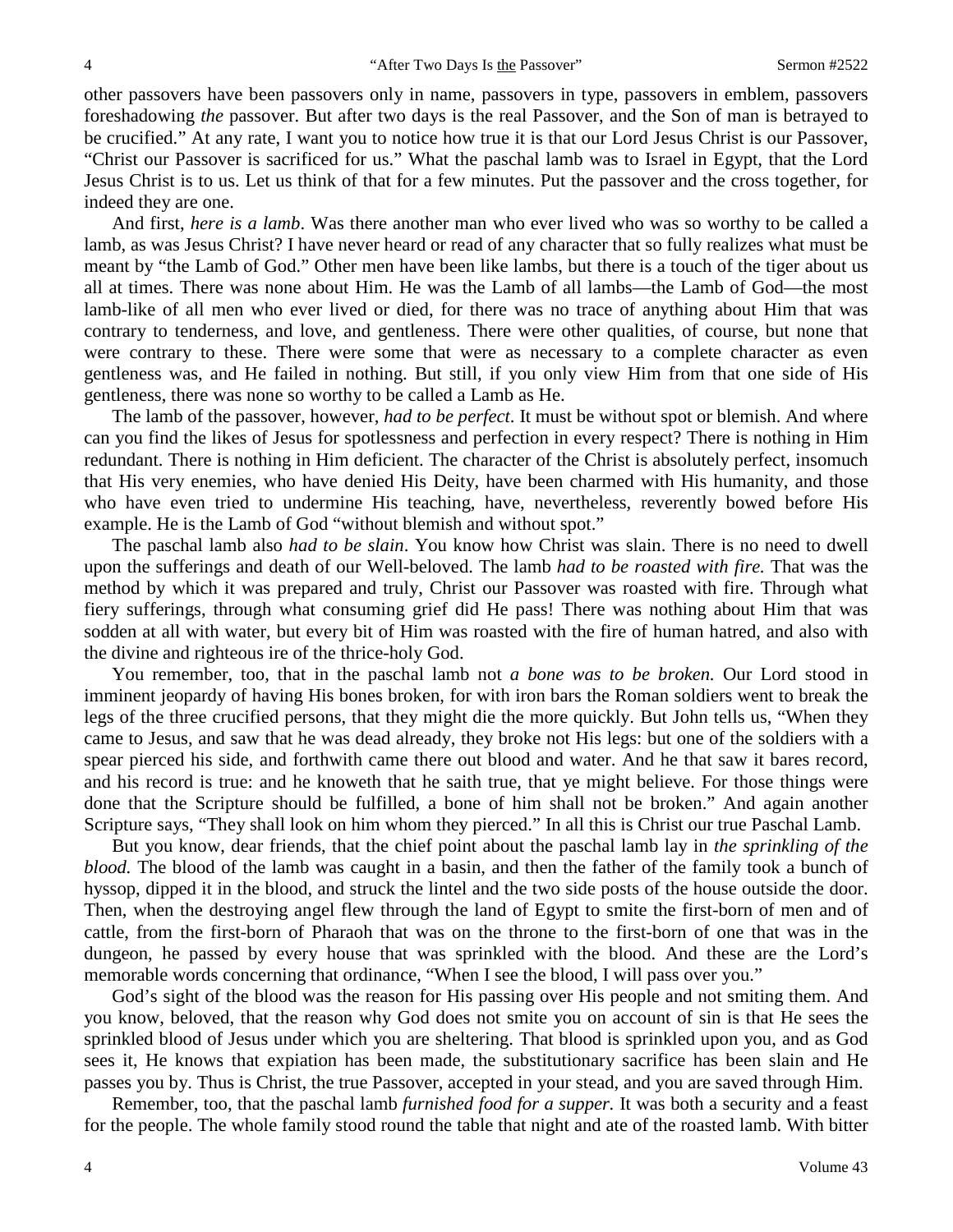herbs did they eat it, as if to remind them of the bitterness of their bondage in Egypt. With their loins girt and with their walking staves in their hands, as men who were about to leave their homes, and go on a long journey never to return—thus they stood and ate the paschal lamb.

They all ate it and they ate it all, for not a relic of it must be left until the morning. If there was too much for one family, then others must come in to share it. And if any was left, it must be destroyed by fire. Is not this, dear friends, just what Christ is to us, our spiritual meat, the food of our souls? We receive a whole Christ and feed upon a whole Christ—often with bitter herbs of repentance and humiliation, but still we feed on Him and we all eat of the same spiritual meat, even as we are all sprinkled with the one precious blood, if indeed we are the true Israel of God.

O beloved, let us bless our Lord for the true Passover! It was a night to be remembered when Israel came out of Egypt, but it is a night to be remembered even more when you and I, by the sprinkling of the blood of Jesus, are once for all passed over by the angel of avenging justice and we live when others die—a night to be remembered when our eager lips begin to feed on Him whose flesh is meat indeed, and we eat and live forever.

Is not that the teaching of this text? Did not the Savior mean this when He said, "Ye know that after two days is...the passover, and the Son of man is betrayed to be crucified"? These two things are bracketed together, as in mathematics there is a sort of mark of "equals" put between them to signify that the one is equal to the other, the feast of *the* passover, and the fact that the Son of man is betrayed to be crucified.

**III.** Now I turn to a third point, and I think I shall have your earnest attention upon that, because there is something in it which very deeply interests all of us who belong to Christ. I have already asked you to admire your Savior and to consider your sacrifice. Now, dear friends, ADORE YOUR LORD.

I ask you to adore your Lord, first, for *His foresight.* "After two days…the Son of man is betrayed to be crucified." We cannot prophesy concerning the future. The man who can tell me what will happen in two days must be something more than man. As to many events, it is as difficult to foresee two minutes as to foresee two centuries, unless there are some causes operating which must produce certain effects.

In our Lord's case, the influences seemed all to point away from betrayal and crucifixion. He was extremely popular. To all appearance He was beloved by the mass of the people, and even the scribes and Pharisees, who sought His death, were thoroughly afraid of Him. Yet, with that clear foresight of the eyes which shines in no head but that which is divine, Jesus says, "After two days the Son of man will is betrayed." He sees it all as if it had already happened. He does not say, "*shall be,*" but He so fully sees it, He is such a true Seer, that He says, "The Son of man *is* betrayed to be crucified."

Now, beloved, if He thus foresaw His own betrayal and death, let us adore Him, for *He can foresee our trials and death.* He knows all that is going to happen to us. He knows what will happen to me within two days. I bless Him that I do not. I would far rather that the eyes which see into the future should be in His head than in mine, they are safer there.

But brethren, if within two days, or two months, or two years, you are to pass through some bitter agony, some scourging and buffering, which looks very improbable now, you may not see that it may be so, but there is One who sees it. The sheep's best eyes are in the shepherd's head. The sheep will do well enough if he can see what is just before him, especially if he can see his shepherd, that is all he wants to see. The shepherd can see into the cold winter. The shepherd can see into the wild wood where lurks the wolf, the shepherd can see everything.

And I want you, dear friends, to adore your Lord, because if in His humiliation He foresaw His betrayal and death, from the vantage ground of His glory He can now see your grief and your woes that are yet in reserve. And it ought to be enough for you that He knows all about you. He knows what your difficulty will be and He will pray for you that your faith fail not. Adore your Lord, then, for His foresight.

I want you, next, to adore Him for *His wonderful providence.* There was a providence which surrounded the Christ of God at that time. It was according to the divine purpose and will that He should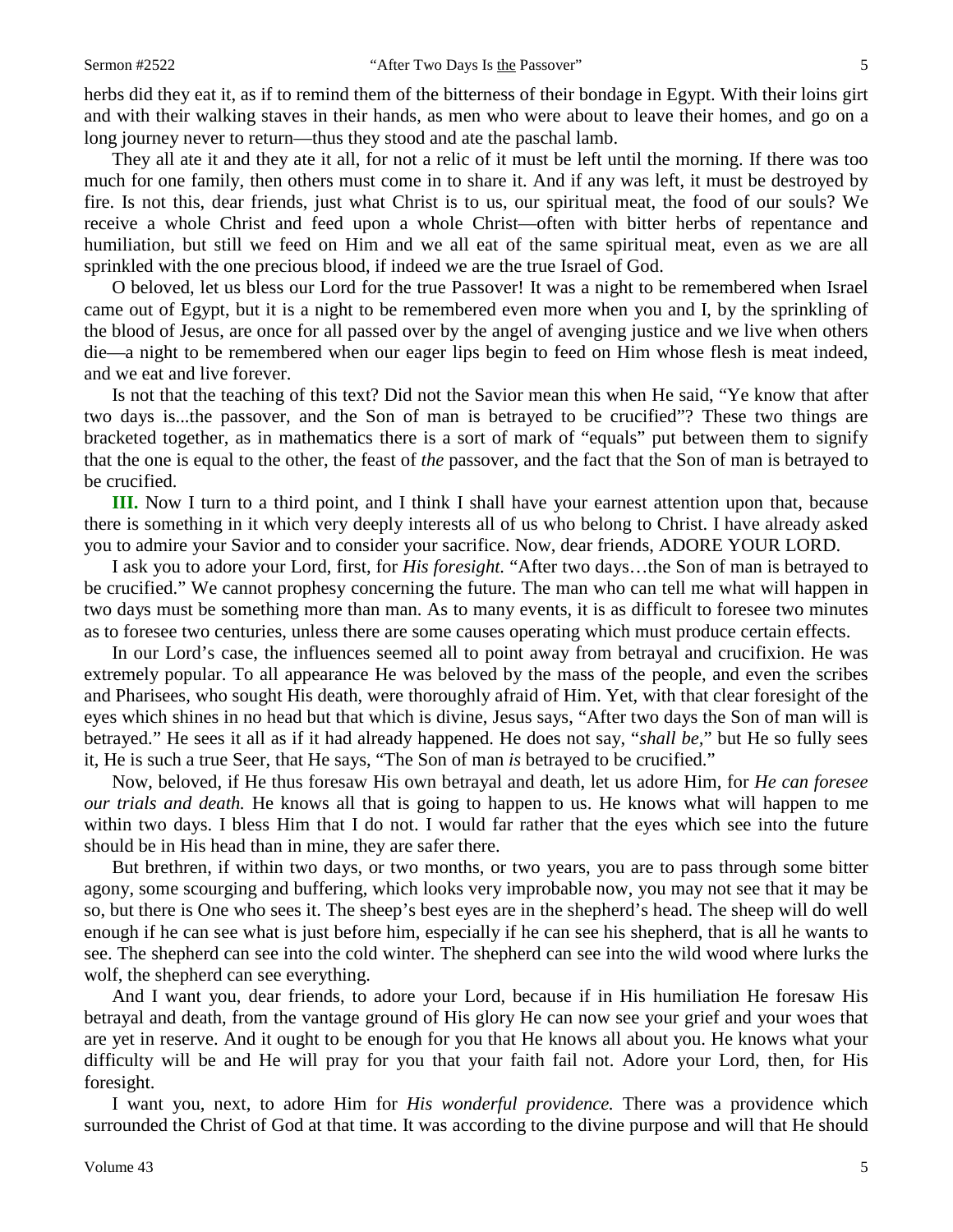die at the passover, and at that particular passover, and that He should die by being betrayed and by being crucified. Without entering into the question of the responsibility and free will of men, I am sure that the providence of their Lord and Master wrought this all out. I wonder that they did not take up stones to stone Him, but they could not, for He must be crucified.

I wonder that they did not hire an assassin, for there were plenty in those days who would have stabbed Him for a shilling. But no, He must be crucified. I marvel that they had not slain Him long ago, for they did take up stones again and again to stone Him, but His hour was not then come. There was a providence working all the while and shaping His end as it shapes ours. He was immortal till His work was done. But when the two days of which He spake should be over, He must die.

With cruel and wicked hands, and of their own voluntary and evil will, they crucified and slew the Christ, yet it was all according to "the determinate counsel and foreknowledge of God." I never yet pretended to explain how free agency and absolute predestination can both be true, but I am sure that they are both true, both written in Scripture, and both facts. To reconcile them is no business of mine or yours, but to admire how they are reconciled in fact is a business of yours and mine, and therefore let us do so now.

I want you, next, to admire your Lord by recognizing His *extraordinary correctness as a Prophet.*  Let me read on beyond our text, "Ye know that after two days is the feast of the passover, and the Son of man is betrayed to be crucified. Then assembled together the chief priests, and the scribes, and the elders of the people, into the palace of the high priest, who was called Caiaphas, and consulted that they might take Jesus by subtilty and kill him. But they said, Not on the feast day"—mark that—"Not on the feast day, lest there be an uproar among the people."

Now note this, it must be on the feast day and it shall be on the feast day, and it shall be on the feast day. Yet they said, "Not on the feast day." But what does it matter what they say? Do you not observe how they were checkmated all round, how their purpose was like the whistling wind, and the eternal purpose stood firm in every particular? They said, "We will take him by subtilty, and kill him." But they did not, they took Him by force. They said, "We will kill him." But they did not, for He died by the hands of the Romans. They meant to slay Him privately, but they could not, for He must be hung up before high noon in the midst of the people.

And above all, they said, "Not on the feast day. Not on the feast day." I think I hear old Caiaphas there, with all his wisdom and all his cunning, saying, "Not on the feast day," and Annas and all the priests join in the chorus, "Not on the feast day. Postpone it a little till the million have departed, the vulgar throng who, perhaps, would make a riot in His favor." There they stood with their broad-bordered garments and their phylacteries, and they were of the opinion that what Caiaphas had proposed, and Annas had seconded, should be carried unanimously, "Not on the feast day."

But Christ had said, "After two days is the feast day, and the Son of man is betrayed to be crucified." We do not know how it all came to be hurried on against their deliberate will, but Judas ran to them in hot haste and said, "What will you give me?" And they were so eager for Christ's death that they overleaped themselves. "We will give you thirty pieces of silver," they said, and they weighed it out to him, little thinking how quick he would be about his accursed business. Soon he comes back and says, "He is in the garden. You can easily take Him there while He is in prayer with a few of His disciples. I will conduct you thither." And before long the deed of darkness is done. These crafty, cruel men had said, "Not on the feast day," but it *was* on the feast day, as Jesus had foretold that it would be.

Now, beloved, when our Lord tells us anything, let us always believe it. Whatever may appear to be against His statements, let us make nothing of it all. A man in Jerusalem at that time might have said, "The Christ cannot be put to death unless these scribes and elders of the people agree to it. And you can see that they have resolved not to have it on the feast day. He will not be crucified on the passover, the whole type will break down and it will be shown that He is not what He professed to be." Ah, but they may say, "not on the feast day," till they are hoarse, but He has said, "After two days is the feast day, and the Son of man is betrayed to be crucified," and so it came to pass.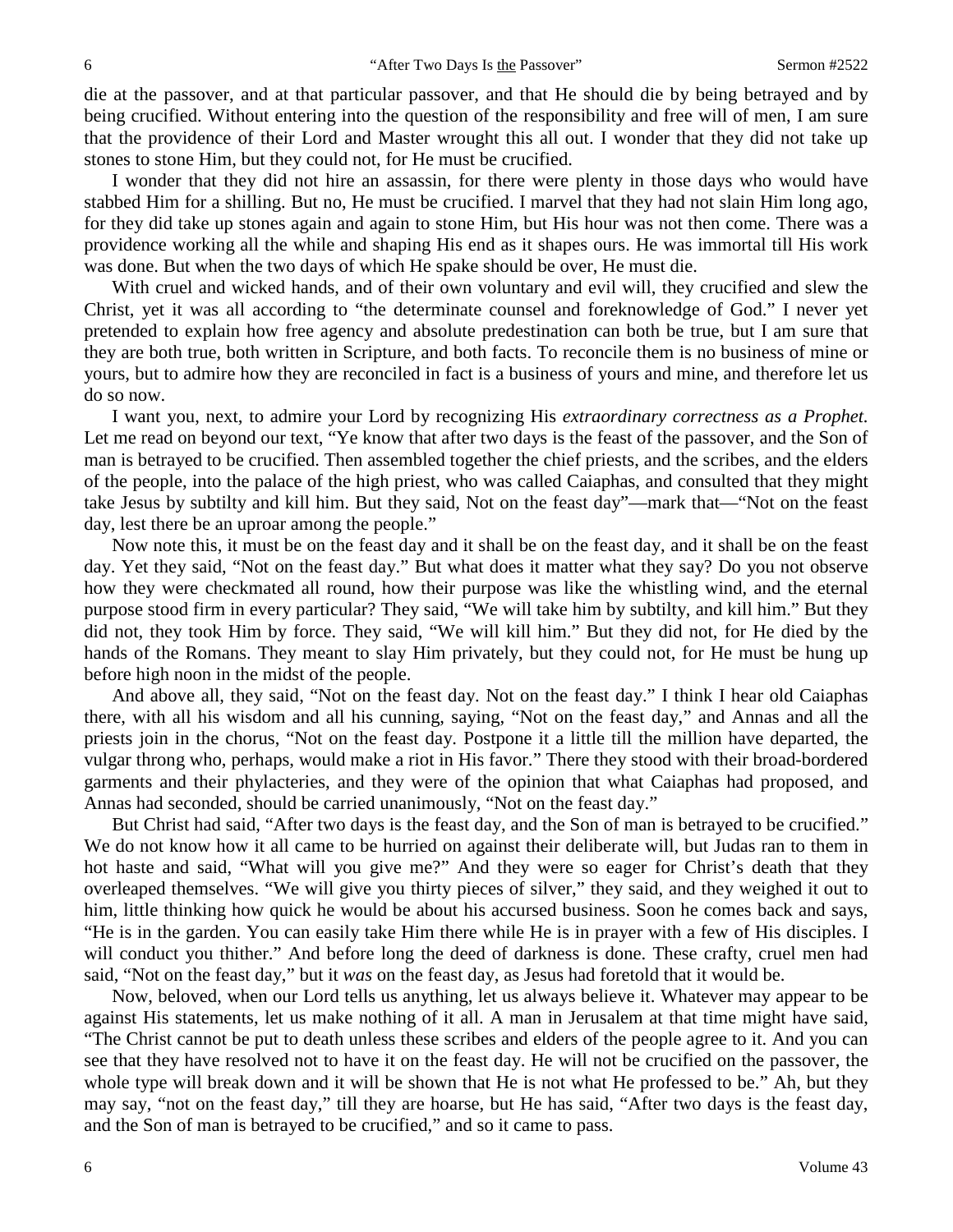Our Lord has said that He will come again, yet men ask, "Where is the promise of his coming?" Brothers, be you sure that He will come. He has always kept His word and He will come, as He said. Ah, but they say that He will not come to punish the ungodly who have defied Him, but He will! The Son of man shall sit upon the throne of His glory and before Him shall be gathered all nations. He shall separate them the one from the other as a shepherd divides the sheep from the goats, and He will say to those on His left hand "Depart, ye cursed," as surely as He will say to those on His right hand "Come, ye blessed."

Every jot and tittle that has ever fallen from the lips of Christ is sure to come to pass, for you know that He said, "Heaven and earth shall pass away, but my words shall not pass away." Rest you upon the eternal purpose of God and the faithful promise of Christ, which shall never fail, for not one of Christ's words shall fall to the ground unfulfilled.

Let us adore Him, then, as our true Prophet. "Very God of very God," "the faithful and true Witness," "the Prince of the kings of the earth," we do adore You this very hour!

**IV.** Now, fourthly, and lastly, dear friends, I want you to IMITATE YOUR EXEMPLAR.

I will not detain you more than a minute or two upon this point, but I want you, as far as your Lord is imitable, to imitate Him in the spirit of this verse. I have told you that there was no boasting in Him, but that there was a deep calm and a firm resolve even in the immediate prospect of a cruel and shameful death. And I think that you should imitate your Lord in this respect.

Suppose that, in two days, there shall come a "post" from the New Jerusalem to tell you that the silver cord is about to be loosed, the golden bowl to be broken, and that your spirit must return to God who gave it? In such a case, it behooves you, dear follower of Christ, to receive that message with as much calmness as Christ delivered His own death warrant, though it had to be spoken in such language as this, "Ye know that after two days is the feast of the passover, and the Son of man is betrayed to be crucified."

It will not run like that with you, but it may be that in two days consumption will end in hemorrhage, or that old age will bring down the frail tent of your mortality, or that disease which is now upon you will drag you to the grave. Well, if it is so in two days, ah, if it were so in two hours, or two minutes—it is for the child of God to say, "Thy will be done," just as the Master did.

Happy was that woman who said, "Every morning, before I come downstairs, I dip my foot in the river of death, and I shall not be afraid to plunge into it for the last time." They who die daily, as we all should, are always ready to die. I like Bengel's notion concerning death. He says, "I do not think that a Christian should make any fuss about dying. When I am in company and somebody comes to the door and says, 'Mr. Bengel is wanted,' I let the company go on with their talk and I just slip out and I am gone. Perhaps, after a little while, they say, 'Mr. Bengel is gone.' Yes, that is all, and that is how I would like to die, for God to knock at my door and for me to be gone, without making any fuss about it."

## *"Strangers into life we come, And dying is but going home."*

I do not think that there ought to be any jerk on the metals when we arrive at the heavenly terminus. We just run straight on into the shed where the engine stops—nay, into glory, where we shall rest forever and ever.

I think I have heard of a captain who was so skilled that when he had arranged all the steering gear, he had not to alter a point for thousands of miles. And when he came to the harbor, he had so guided the vessel that he sailed straight in. If you get the Lord Jesus Christ on board the vessel of your life, you will find that He is such a skillful steersman that you will never have to alter your course. He will so set your ship's head that, between here and heaven, there will be nothing to do but to go right on. And then, all of a sudden, you will hear a voice saying, "Furl sail! Let go the anchor!" You will hear a little rattle of the chain, and the vessel will be still forever in that port which is truly called the Fair Havens.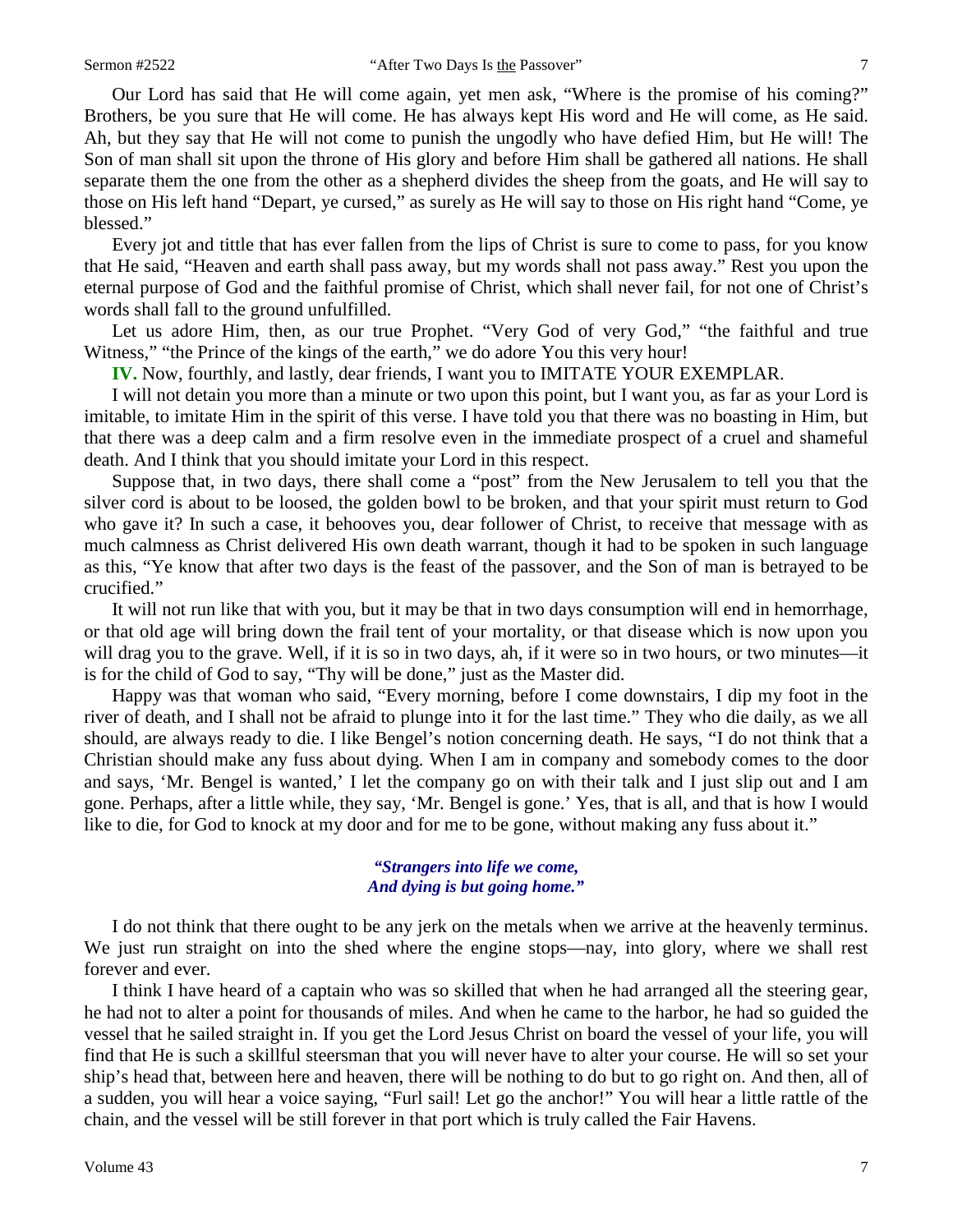That is how it should be and I am going to finish by saying that I believe that is how it will be. If I say to you that it ought to be so, you will perhaps say to me, "Ah, sir, but I am often subject to bondage through fear of death." Yes, but you will not be when you come to die. O poor Little-Faith, you want to have strength now to die! But God knows that you are not going to die for some time yet, so what would you do with dying grace if He were to give it to you now? Where would you pack it up and lay it by? It will be quite time to get dying grace when you come to die.

Have I not seen some fidgety old folk who have been really a trouble to other people through their getting so worried and anxious? But all of a sudden there has come upon them such a beautiful quiet. It has been said, "Oh, grandma is so different! Something is going to happen, we feel sure." One day she had not anything to trouble her. Everybody could see that she was seriously unwell, but her dear old eyes sparkled with unusual brightness and there was an almost unearthly smile upon her face, and she said at night, "I don't feel quite as well as usual. I think tomorrow morning, I shall lie a little later." And she did.

So they went up to her. She said that she had had a blessed night, she did not know whether she had slept, but she had seen in the night such a wondrous sight, though she could not describe what it was like. They all gathered round the bed, for they perceived that something very mysterious had happened to her. And she blessed them all and said, "Good-bye, meet me in heaven." And she was gone. And they said to me afterwards, "Our dear old grandma used always to be afraid of dying, but it did not come to much when she really came to die, did it?" I have often seen it so. It is no strange story that I am telling you now.

A Christian man has been so unwise as to be always fearing that he would play the fool when he came to die, and yet, when it has come to the time of night, the dear child of God, who had long been in the dark, has received his candle. His Lord has given him his bedroom candle and he has gone upstairs, and by its light he has passed away into the land where they need no candle, neither light of the sun, but the Lord God gives them light. I believe that many of us will die just like that.

I believe that you will, my dear sister. I believe that you will, my dear brother. As your days, your strength shall be, and as your last day is, so shall your strength be. And I should not wonder if, one of these days, you or I will be heard saying, "Now, dear friends, the doctor has told me that I cannot live long. I asked him how long, and he said, 'Perhaps, a week,' and I was a little disappointed that I had to wait so long."

I should not wonder if those around us should hear us say, "Well, it is only two days according to their reckoning, and perhaps it will not be two days. I think that I shall go next Sunday morning, just when the bells are ringing the people into the house of prayer on earth. Just then, I shall hear heaven's bells ringing, and I shall say, 'Good-bye,' and be where I have often longed to be, where my treasure is, where my Best-beloved is."

So may it be with you all, for Christ's sake! Amen.

#### **EXPOSITIONS BY C. H. SPURGEON**

#### *LUKE 4:16-30 AND JOHN 8:37-59 (R.V.)*

We will read, from the Revised Version, two passages which record attempts made to kill our Lord before His time had come. You will see, from the sermon, why we read them. [Sermon came *after* the exposition.]

**Luke 4:16-21.** *And he came to Nazareth, where he had been brought up: and he entered, as his custom was, into the synagogue on the sabbath day, and stood up to read. And there was delivered unto him the book of the prophet Isaiah. And he opened the book, and found the place where it was written, The Spirit of the Lord is upon me, because he anointed me to preach good tidings to the poor: he hath*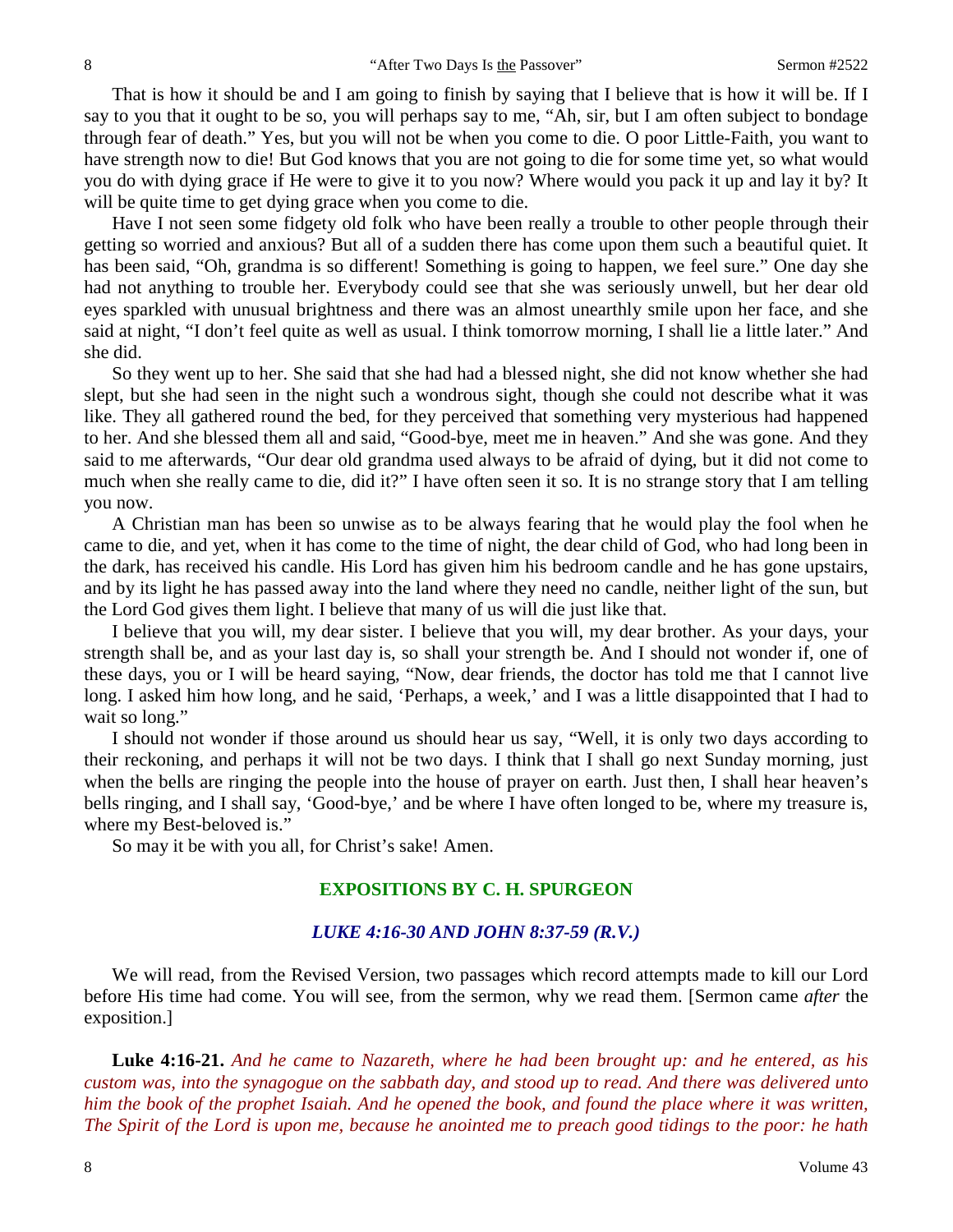*sent me to proclaim release to the captives, and recovering of sight to the blind, to set at liberty them that are bruised, to proclaim the acceptable year of the Lord. And he closed the book, and gave it back to the attendant, and sat down: and the eyes of all in the synagogue were fastened on him. And he began to say unto them, Today hath this scripture been fulfilled in your ears.*

Alas, not in their hearts! They had heard Christ read the prophecy that related to Himself, but they had not accepted its message.

**22-27.** *And all bare him witness, and wondered at the words of grace which proceeded out of his mouth: and they said, Is not this Joseph's son? And he said unto them, Doubtless ye will say unto me this parable, Physician, heal thyself: whatsoever we have heard done at Capernaum, do also here in thine own country. And he said, Verily I say unto you, No prophet is acceptable in his own country. But of a truth I say unto you, There were many widows in Israel in the days of Elijah, when the heaven was shut up three years and six months, when there came a great famine over all the land; and unto none of them was Elijah sent, but only to Zarephath, in the land of Sidon, unto a woman that was a widow. And there were many lepers in Israel in the time of Elisha the prophet; and none of them was cleansed, but only Naaman the Syrian.*

Thus the Savior taught God's absolute right to deal out His mercies as He pleases. To that great doctrine of divine sovereignty, Christ's hearers would not submit, even as many in the present day will not yield.

**28.** *And they were all filled with wrath in the synagogue,*

They admired Christ's style of speech, but when He came to that man-humbling and God-glorifying doctrine, they were filled with wrath.

**28-30.** *As they heard these things; and they rose up, and cast him forth out of the city, and led him unto the brow of the hill whereon their city was built, that they might throw him down headlong. But he passing through the midst of them went his way.*

**John 8:37-59.** *I know that ye are Abraham's seed; yet ye seek to kill me, because my word hath not free course in you. I speak the things which I have seen with my Father: and ye also do the things which ye heard from your father. They answered and said unto him, Our father is Abraham. Jesus saith unto them, If ye were Abraham's children, ye would do the works of Abraham. But now ye seek to kill me, a man that hath told you the truth, which I heard of God; this did not Abraham. Ye do the works of your father. They said unto him, We were not born of fornication; we have one Father, even God. Jesus said unto them, If God were your Father, ye would love me: for I came forth and am come from God; for neither have I come of myself, but he sent me. Why do ye not understand my speech? Even because ye cannot hear my word. Ye are of your father the devil, and the lusts of your father it is your will to do. He was a murderer from the beginning, and stood not in the truth, because there is no truth in him. When he speaketh a lie, he speaketh of his own: for he is a liar, and the father thereof. But because I say the truth, ye believe me not. Which of you convicteth me of sin? If I say truth, why do ye not believe me? He that is of God heareth the words of God: for this cause ye hear them not, because ye are not of God. The Jews answered and said unto him, Say we not well that thou art a Samaritan, and hast a devil? Jesus answered, I have not a devil; but I honour my Father, and ye dishonour me. But I seek not mine own glory: there is one that seeketh and judgeth. Verily, verily, I say unto you, If a man keep my word, he shall never see death. The Jews said unto him, Now we know that thou hast a devil. Abraham is dead, and the prophets; and thou sayest, If a man keep my word, he shall never taste of death. Art thou greater than our father Abraham, which is dead? and the prophets are dead: whom makest thou thyself? Jesus answered, If I glorify myself, my glory is nothing: it is my Father that glorifieth me; of whom ye say, that he is your God: and ye have not known him; but I know him: and if I should say, I know him not, I shall be like unto you, a liar: but I know him, and keep his word. Your father Abraham rejoiced to see my day: and he saw it, and was glad. The Jews therefore said unto him, Thou art not yet fifty years old, and hast*